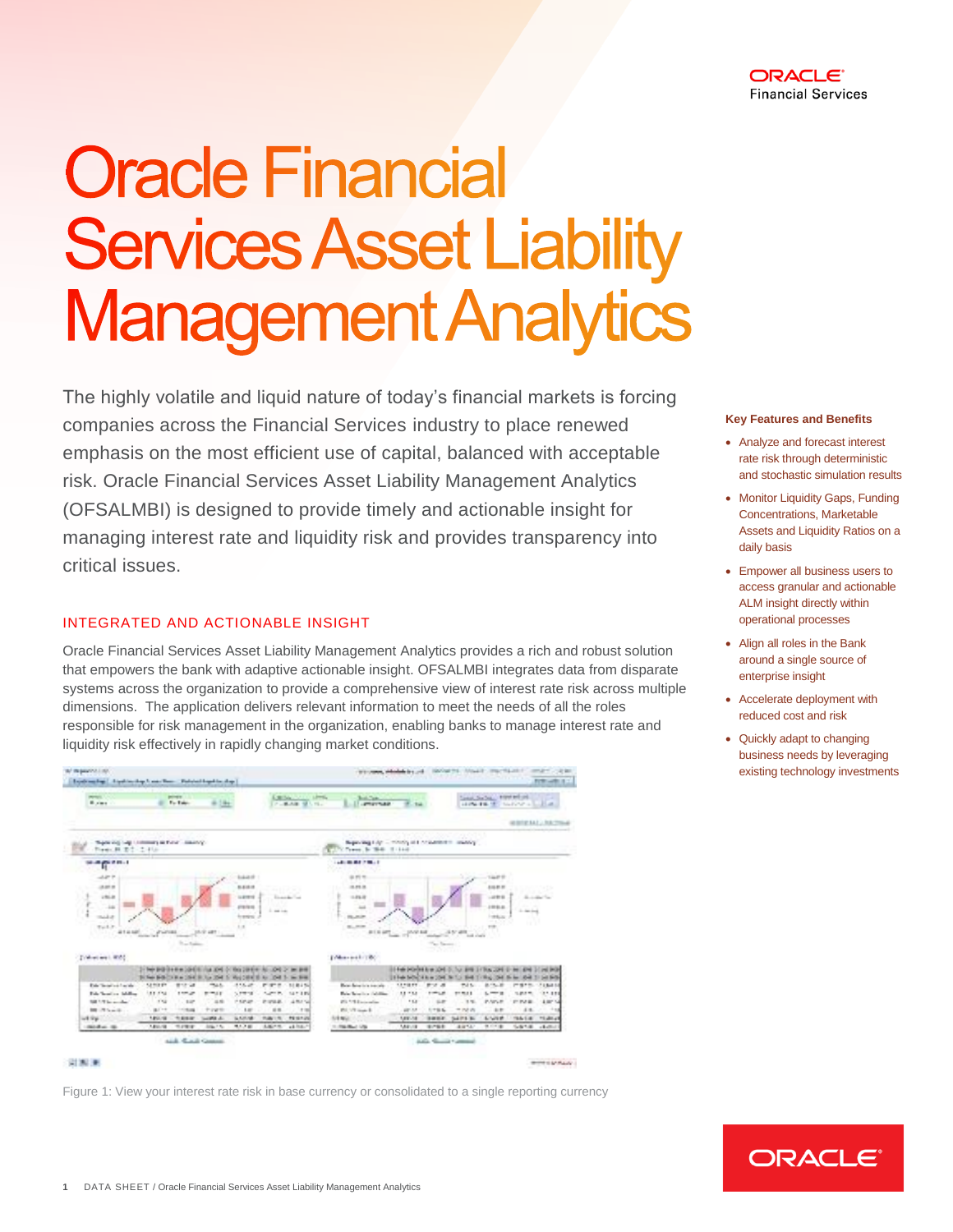The true power of the OFSALMBI application comes from a rich set of seeded Business Intelligence metrics that empower users to modify existing reports and easily create custom reports and dashboards that meet their unique business needs. The OFSALMBI dashboards and ad-hoc reporting environments provide the user with full drill down capability to the lowest level of data in order to reveal the impact of individual products on the overall risk profile.

## MANAGING INTEREST RATE AND LIQUIDITY RISK

The balance sheet of a typical financial institution is the result of millions of individual transactions with unique attributes and complex relationships. Analysis of these transactions and their relationship to enterprise-wide risk is an extremely complicated task. Greater insight into an integrated view of balance sheet risks and returns represents a key strategic differentiator for financial services institutions as they implement strategies to manage risk while maximizing shareholder value.

Oracle Financial Services Asset Liability Management Analytics helps financial services institutions achieve these objectives by:

- Monitoring historical interest rates, rate spreads and interest rate forecasts
- Measuring and analyzing key indicators of interest rate risk including: re-pricing and liquidity gaps, market value and duration of equity, income simulations, value at risk and stochastic earnings, all relative to policy limits
- Evaluating and monitoring detailed assumptions used in generating your asset liability management results as well as audit details

OFSALMBI is a robust business intelligence solution designed for fast deployment and easy configuration at lower cost and risk with better business results. OFSALMBI includes a pre-built data model and metrics, and employs best practices based on Oracle's extensive experience with hundreds of ALM and business intelligence implementations. Some of the many pre-built risk measures deployed specifically in context for ALM reporting include:

- Metrics for historical trends available in monthly, quarterly or annual intervals
- Ability to select benchmarks for processes, scenarios or rates
- Benchmarks for changes in value and percentage changes
- Functions for ranking results

Standard reports that are used to evaluate interest rate risk such as Market Value of Equity, Duration of Equity, Repricing GAPs, Income Simulation results, Value at Risk and Earnings at Risk are all included as part of the OFSALMBI application.

Liquidity risk management reports are also included, providing management insight into stressed results including Liquidity Gaps, Funding Concentrations, Deposit Distribution Profiles, Marketable Assets and Liquidity Ratios.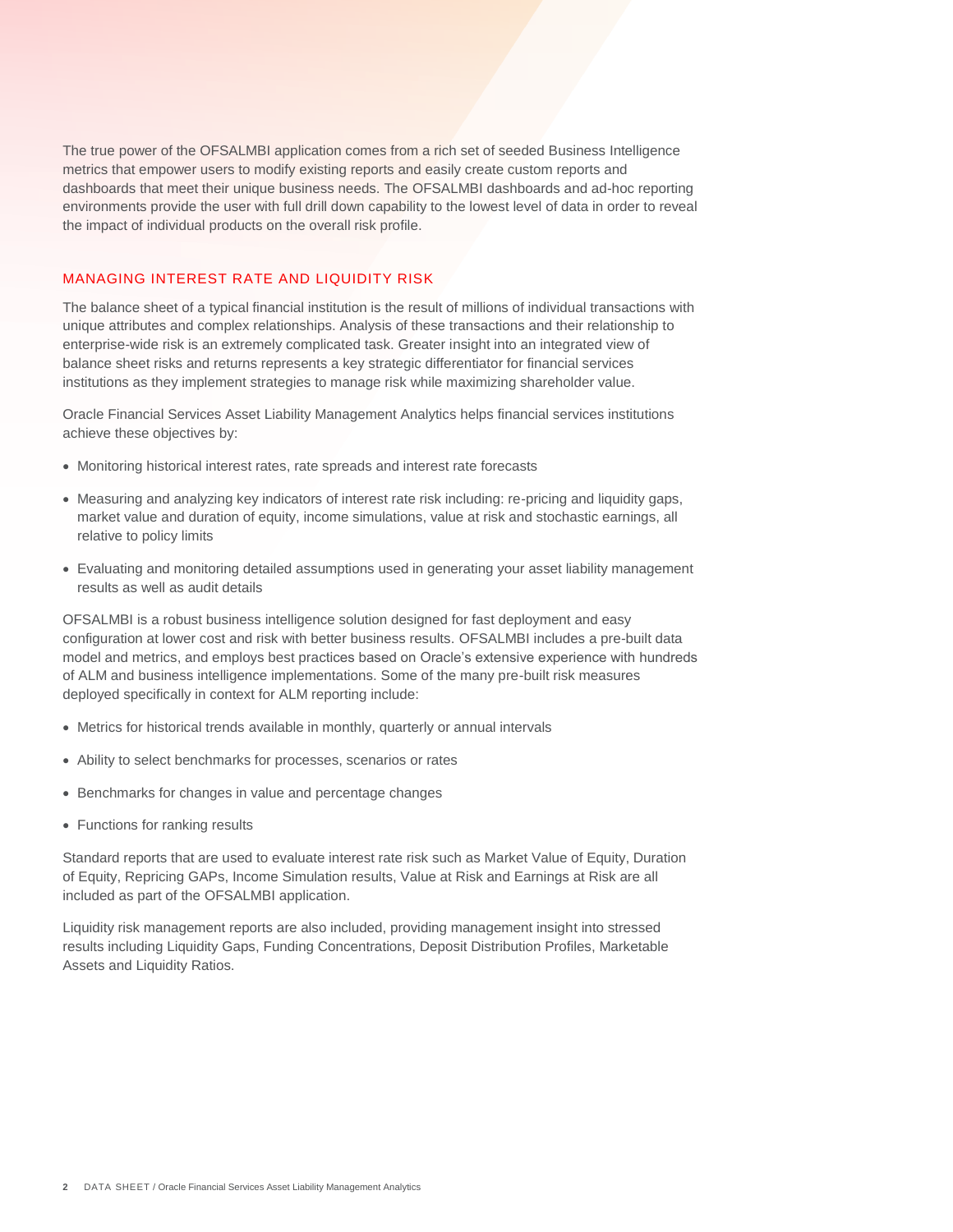| <b>MO GRAY</b><br><b>JESSEY, LAS</b><br>$-100$<br><b>British Corp.</b>                                                                                                                                                                                                    | <b>SALEMAN ALL INCHES</b><br><b><i>BANGARY LAS METLA</i></b><br><b>COLLEGE</b><br><b>Latings 21 Exp.</b> | <b><i>SHEMANA PAIN R</i></b><br>in will a greater                                             | <b>NATIONAL AVE AN INFORMATION</b><br><b>Contact British</b> |                                                      | <b>USING A GALLAND</b><br>All a local |             |          | <b>HEAT US ARRAIGNEED</b><br>Arlenton France |                  |                      | <b>INVESTIGATION</b> |
|---------------------------------------------------------------------------------------------------------------------------------------------------------------------------------------------------------------------------------------------------------------------------|----------------------------------------------------------------------------------------------------------|-----------------------------------------------------------------------------------------------|--------------------------------------------------------------|------------------------------------------------------|---------------------------------------|-------------|----------|----------------------------------------------|------------------|----------------------|----------------------|
| AND A 27YO FEMALE AT LCDA EXPANSIVE<br>Branch W. W. P. Auditect                                                                                                                                                                                                           |                                                                                                          | All and Seattle<br>The State State<br>ar I<br>$\mathbf{r}$<br><b>COLLANS</b><br>$\frac{1}{2}$ |                                                              |                                                      |                                       |             |          |                                              |                  |                      |                      |
|                                                                                                                                                                                                                                                                           | - - reverse present<br>the streets and other the co-                                                     |                                                                                               | from a face                                                  |                                                      |                                       |             |          |                                              |                  |                      |                      |
| <b>Contract</b><br>SLETTI<br>T South<br>1,4191<br><b>START</b><br>ia.<br>the bit of course. The same from the<br>$\label{eq:1.1} \mathcal{H}^{(1)}(X) = \mathcal{H}^{(1)}(X) = \mathcal{H}^{(1)}(X) = \mathcal{H}^{(1)}(X) = \mathcal{H}^{(1)}(X) = \mathcal{H}^{(1)}(X)$ | UPWeek co-                                                                                               | Britannian (PTs)                                                                              | \$1.53 - 111-2 \$1.000 (100) 2.000                           |                                                      |                                       | $1 - 28$    | 271.44   | <b>Birth 1-700</b>                           |                  | <b>Pa</b>            | 119                  |
|                                                                                                                                                                                                                                                                           | <b>B</b> of a's divergency line.<br>$-$ 40.4.1 , with deterministic and                                  | 5.5/2                                                                                         | 1.147                                                        | $n$ Radii                                            | $-76$                                 | 128         | a        | 14.47                                        | 19178            | ٠<br><b>ALCOHOL:</b> | 16.74                |
|                                                                                                                                                                                                                                                                           | THE GALLERY                                                                                              | but below them in a line age can                                                              | TT <sub>N</sub>                                              | 14.54                                                | <b>TV</b>                             |             | ٠        |                                              | $\sim$           |                      | 14.2                 |
|                                                                                                                                                                                                                                                                           | <b>B. Fully, advert-</b><br>11 MAP Chinesian com-                                                        | 2P                                                                                            | <b>HITE</b>                                                  | $\frac{1}{2} \left( \frac{1}{2} \frac{1}{2} \right)$ | 学部系                                   | $+ 0.01$    | 45.7     | <b>Brookly</b>                               | N/S N            | 141.14               | 339.18               |
|                                                                                                                                                                                                                                                                           | of about temperatures are                                                                                | All calls on and including and                                                                | <b>HLK</b>                                                   | <b>Wed</b>                                           | <b>LITTLE</b>                         | <b>LALL</b> | " le als | ۰                                            | <b>SAN ALL</b>   | $-19.81$             | 1417.1               |
|                                                                                                                                                                                                                                                                           | Consider 11<br>T. Secreta includ laurable                                                                | $-1.1$                                                                                        | FLD                                                          | 44.01                                                |                                       |             | 14       |                                              |                  |                      | 1499                 |
|                                                                                                                                                                                                                                                                           | B. Colding and depart-                                                                                   | Service of Winds to                                                                           | ALL YOU<br>--                                                | <b><i>BLA NA</i></b>                                 |                                       |             | 1.47     |                                              |                  |                      | 1,81,128             |
|                                                                                                                                                                                                                                                                           | <b>B</b> finite and for excitation<br>as caraca.                                                         | L/P F                                                                                         | $4 -$                                                        | 3.100                                                | <b>DE</b>                             | $n =$       | 1.81     | $-14$                                        |                  |                      | 10 <sup>2</sup>      |
|                                                                                                                                                                                                                                                                           | <b>HILLMOURE</b>                                                                                         | <b>WE THE ELBURN NUMBER OF CASE</b>                                                           | <b>No</b>                                                    | $-1$                                                 | $***$                                 | n x         | 17.      | <b>AM</b>                                    |                  |                      | rms                  |
|                                                                                                                                                                                                                                                                           | William Marc algorithms in<br>The informa-                                                               | $-11$                                                                                         | ma m                                                         |                                                      |                                       | <b>With</b> |          |                                              |                  |                      | Lam at               |
|                                                                                                                                                                                                                                                                           | B date on it "streets                                                                                    | W-Adj at \$15 Each Mandawith                                                                  | \$53,000                                                     |                                                      |                                       | <b>GIBB</b> |          |                                              |                  |                      | 11-714               |
|                                                                                                                                                                                                                                                                           | 1. OR THE ERE<br><b>William</b>                                                                          | 177.2                                                                                         | $T = 1$                                                      | <b>Suff</b>                                          |                                       | 11.62       |          | ALC:                                         | 示法               |                      | $V - N$              |
|                                                                                                                                                                                                                                                                           | $27 - 27$                                                                                                | ber but at their<br>$-$                                                                       | 4D                                                           | 134                                                  |                                       | 40          |          | 154                                          | $-1$             |                      | <b>Kd</b>            |
|                                                                                                                                                                                                                                                                           | Il contacto a                                                                                            | $-14$                                                                                         | <b>Full Mill</b>                                             | 25.000                                               | <b>WEA</b>                            | 115         | 5.0 W    | $\mathbf{m}$                                 | <b>WARD OF</b>   | ÷<br>$\sim$          | 110.00               |
|                                                                                                                                                                                                                                                                           | it can't scoring province                                                                                | ALC: A 495, A 47 YEAR OLD AND A 69-                                                           | <b>TURNER</b>                                                | <b>BASE</b>                                          | <b>SHOW:</b>                          | POLAR       | La El    |                                              | <b>Brief SMP</b> | <b>CRE</b>           | Lescur               |
|                                                                                                                                                                                                                                                                           |                                                                                                          | $P$ at $R$                                                                                    | 4.1.7                                                        |                                                      |                                       | 49.76       |          |                                              |                  | 18.00                | 14.14                |
|                                                                                                                                                                                                                                                                           |                                                                                                          | facilitate of the Polanda for Lan-                                                            | <b>BAME</b>                                                  |                                                      |                                       | A4 19.      |          |                                              |                  | 75.58                | <b>THE ARE</b>       |
|                                                                                                                                                                                                                                                                           |                                                                                                          | A/PT                                                                                          | $19.5 - 10$                                                  |                                                      |                                       | 111         |          |                                              |                  |                      | 18.19                |
|                                                                                                                                                                                                                                                                           |                                                                                                          | WE THE RESIDENCE AND CONTROL WINDS.                                                           | <b>PAR</b>                                                   |                                                      |                                       | 19.00       |          |                                              |                  |                      | 15.78                |
|                                                                                                                                                                                                                                                                           |                                                                                                          | $-11$                                                                                         | 8.50                                                         |                                                      | $1 - 27$                              | $-4.56$     |          |                                              |                  | ٠                    | EL AL                |
|                                                                                                                                                                                                                                                                           |                                                                                                          | betwhether and that the co-                                                                   | 11.86                                                        |                                                      | <b>BB</b>                             | rus.        |          |                                              |                  | $-1114$              | 19.9%                |
|                                                                                                                                                                                                                                                                           |                                                                                                          | \$19.00                                                                                       | $1/4$ 40                                                     |                                                      |                                       | 1812        | $2.9\%$  |                                              |                  |                      | 1,700                |
|                                                                                                                                                                                                                                                                           |                                                                                                          | but below in Contract did bent and Contra-                                                    | E.K.DI                                                       |                                                      |                                       | $-4648$     | $1 - 1$  |                                              |                  |                      | 14,908               |

Figure 2: Monitor key indicators of liquidity risk

# NEXT GENERATION BUSINESS INTELLIGENCE PLATFORM

Oracle Financial Services Asset Liability Management Analytics leverages the Oracle Business Intelligence Suite, Enterprise Edition Plus (OBIEE) platform—a next-generation analytics platform that fully leverages existing data warehouse and BI investments. It is built using standards- based technology, enabling easy integration with existing IT environments. Moreover, Oracle Financial Services Asset Liability Management Analytics provides support for large numbers of concurrent users, multi-terabyte data sets, and the largest enterprise implementations.

Oracle Financial Services Asset Liability Management Analytics is able to extract and load data from both Oracle and non-Oracle or legacy applications. In addition, ALM information can be pulled from multiple source systems and be integrated across multiple applications to give a single view across the organization.

## LOWER COST OF OWNERSHIP

The OBIEE platform enables users to easily customize and extend their analytic applications without the need for expensive development. Oracle Financial Services Asset Liability Management Analytics is structured in a "template-like" design to allow for easier customization and extensions. The intuitive, web-based user interface enables rapid end user adoption and brings the power of thousands of KPIs to the fingertips of any business user with very little training.

OFSALMBI allows users to define their own reports, dashboards, alerts, and metrics, in a matter of minutes and share this information with the entire community of users. The application can be maintained and enhanced by the same business users who define the requirements. Creation and modification of reports has been made extremely intuitive and simple with the ad-hoc interface. As business users maintain their reports directly, the project will not result in another drain on vital IT resources. The application leverages the same semantic model as a single source of the truth for all reporting formats and media. OFSALMBI can also be easily pre-configured to limit permissions to users thereby allowing each user to only see or receive relevant results based on their role in the organization.